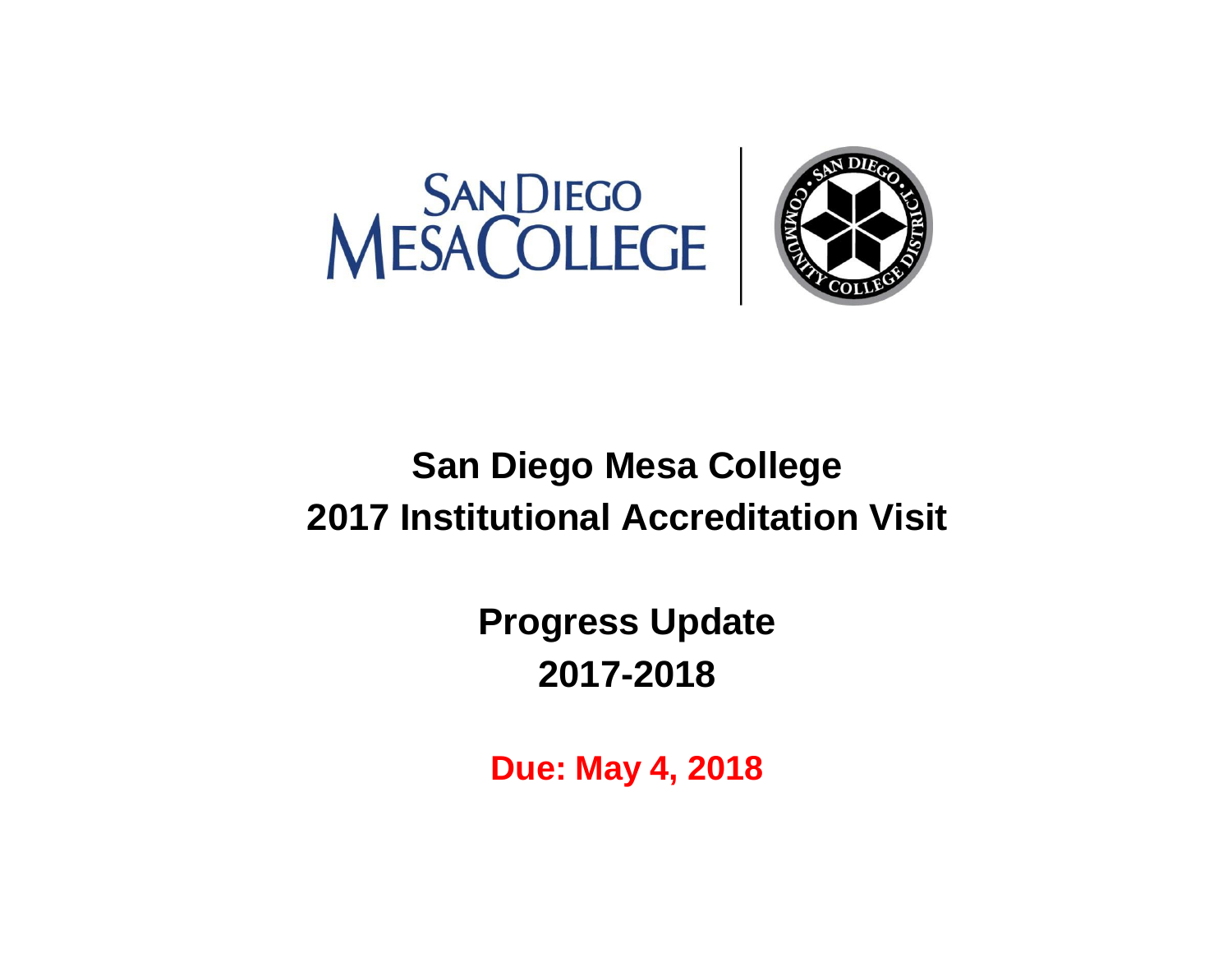#### SAN DIEGO MESA COLLEGE **San Diego Mesa College** Part Diogo mood Oonogo<br>2017 Institutional Accreditation Visit 2017-2018 **2017 Institutional Accreditation Visit**

## **Progress Update 2017 – 2018**

# **Due May 4, 2018**

#### **Instructions**

The 2017 Institutional Accreditation Visit Progress Update document consists of recommendations for compliance and/or improvement, as appropriate. The Progress Made section may include narrative that speaks to the progress and results of the individual recommendation.

The document will be distributed annually during the fall semester and will be due during the following spring semester. Information received will be used to create an annual report to the SDCCD Board of Trustees.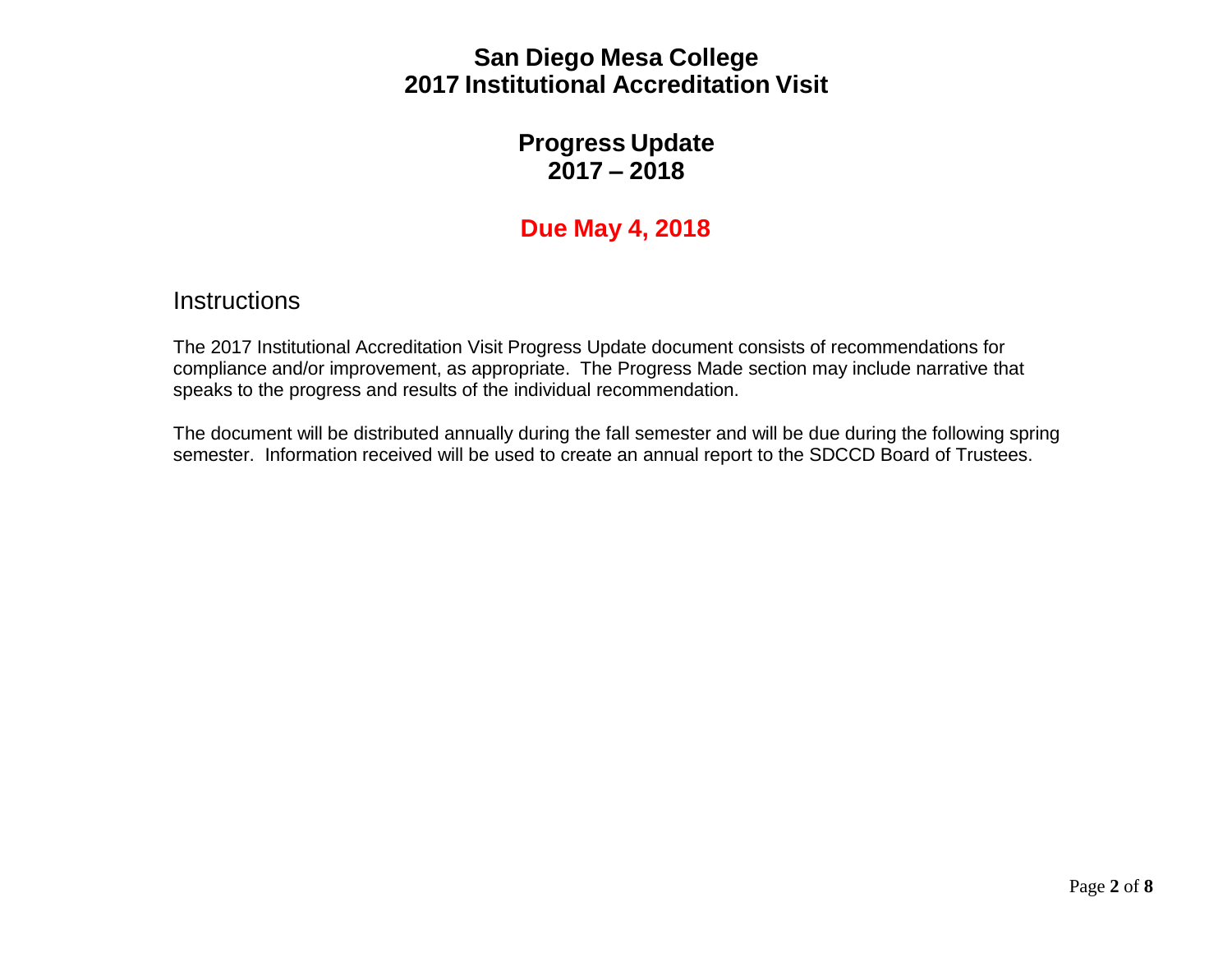



**Recommendation 1 (Improvement):** In order to ensure continuous improvement, the team recommends that the college revisit course and program assessment processes to improve the quality, effectiveness, and consistency of student learning outcomes assessment. (I.B.2, I.B.3, I.B.6, II.A.2, II.A.3)

#### **Progress Made**

Our ongoing progress with learning outcomes assessments relies on a three-part strategy: appointing Department Outcomes Coordinators (DOCs) for each program; investment in institutional effectiveness training for faculty, staff, and administrators; and assessing Institutional Level Outcomes (ILOs), with a focus on student feedback. Assessments for course level outcomes are already in place, and so the improvements discussed here are primarily for administrative and program level outcomes.

Mesa College is currently benefitting from an IEPI grant (Institutional Effectiveness Partnership Initiative) which funds travel, training, and a clerical NANCE. Particular attention has been given to training Department Outcomes Coordinators. A coordinator has been appointed for each program, and these individuals are trained in the process, forms, and data entry into Taskstream. They work closely with our faculty College Outcomes Coordinator and the administrative technician and NANCE in the Institutional Effectiveness Office.

At our Committee on Outcomes & Assessment (COA) meetings, we invite selected DOCs to present the findings from their department (DOCs are always welcome to attend even when they are not presenting). These presentations have led to informative, interesting discussions, and the sharing of best practices between programs. As programs become more proficient in outcomes assessment, many are revising their CLOs and PLOs (course and program level outcomes) to better reflect their discipline's needs.

This June will see our second Outcomes Assessment Institute, also funded by the IEPI grant. We invite guest speakers from other colleges and from among our own faculty and staff. Last year's focus was on program level assessment. This year we will explore ILOs, rubrics, habits of mind, data analysis, and Canvas as an outcomes assessment tool.

The assessment of ILOs is taking place at three levels, with involvement from the Office of Institutional Effectiveness, Program Review Committee, and Committee on Outcomes & Assessments. First, ILOs were revised (last year) through the participatory governance process, resulting in the following five ILOs: Communication, Critical Thinking, Information Literacy, Professional & Ethical Behavior, and Global Consciousness, with one ILO being addressed specifically each year.

Course-level outcomes are mapped to the institutional level to ensure that ILOs are being addressed at all levels of the campus. Students who have filed a petition to graduate are surveyed and asked whether they think their skills in the different competencies have increased during their time at Mesa. The survey will be further modified to assess students who have achieved other milestones, such as the completion of 30 units. At the third level, COA has asked for faculty volunteers who are interested in developing an assessment tool (and rubric) to be used across disciplines. Our goal is to administer this to students in fall 2018. We are continuing to evaluate student competencies, directly and indirectly, and to fine-tune our assessment tools at the course, program, and institutional levels.

(COA, Program Review Committee, IE Office)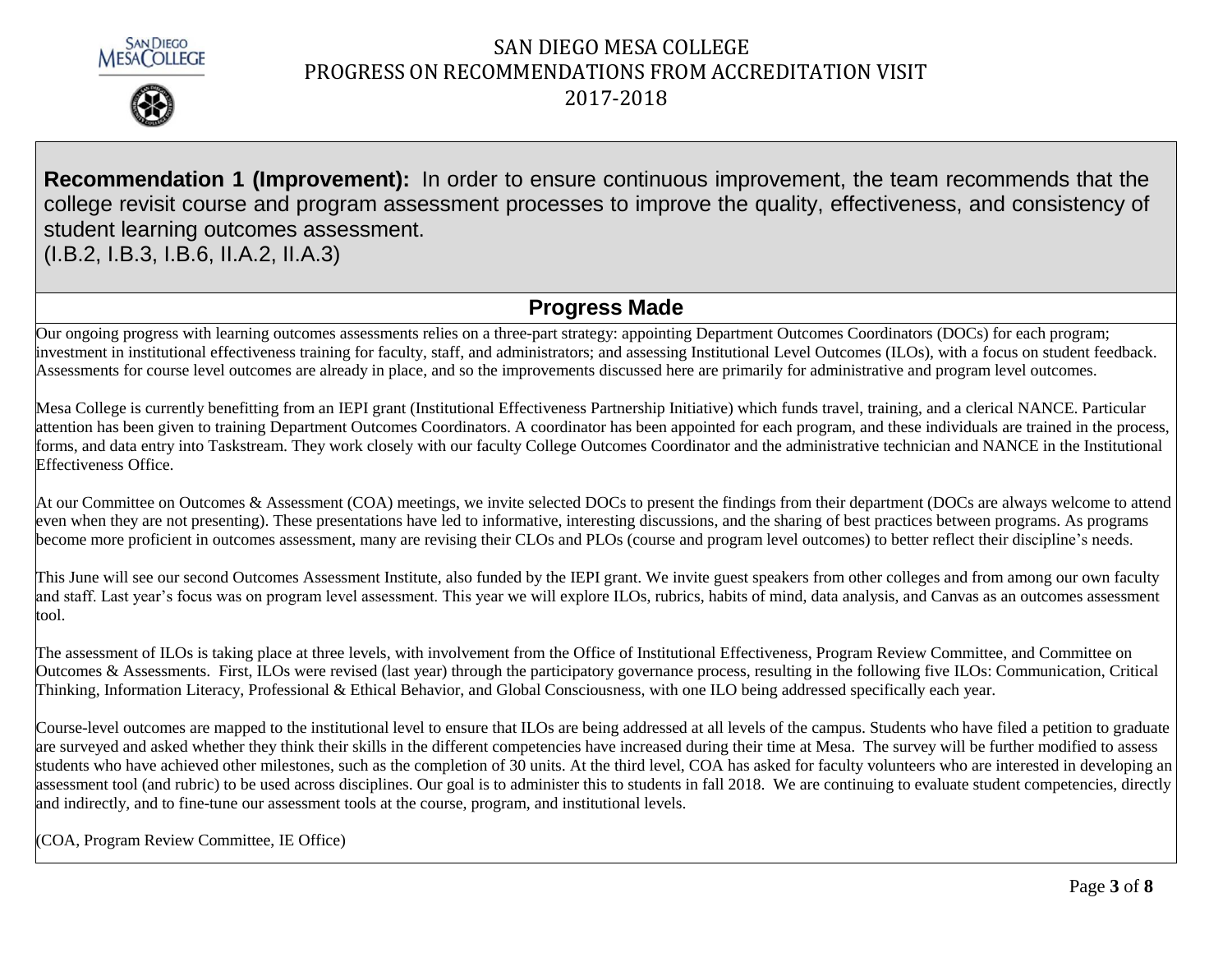



**Recommendation 2 (Improvement):** In order to ensure continuous improvement, the team recommends that a consistent formal self-evaluation process be developed and implemented across all committees and that outcomes of that assessment be posted on the governance website. (I.B.7, I.B.8, I.C.5, IV.A.7)

#### **Progress Made**

This recommendation is in progress and has included the following steps: review of a survey and other tools, input of ideas and suggestions from other campuses, and preparation for beta-testing. To start, members of the Planning and Institutional Effectiveness (PIE) committee brainstormed the types of information to be included in a self-evaluation form and process, as well as a discussion of how this information could be used. Next, other colleges were surveyed for ideas and examples.

Proposals under consideration included developing a training document at the start of the year, creating a template to test among committees, and even giving a group assessment survey during the last committee meeting of the year.

After consideration, a survey currently used by Fullerton College was selected and modified to fit Mesa's needs. Drafts were submitted to PIE for discussion, and the survey tool is now ready for testing, first within the PIE committee, and then other governance committees. The survey will then be further modified, based on user-feedback, with the goal of preparing it for wider use across the campus in the next academic year. Results will be posted on the Governance page of the campus website.

(PIE Committee, IE Office)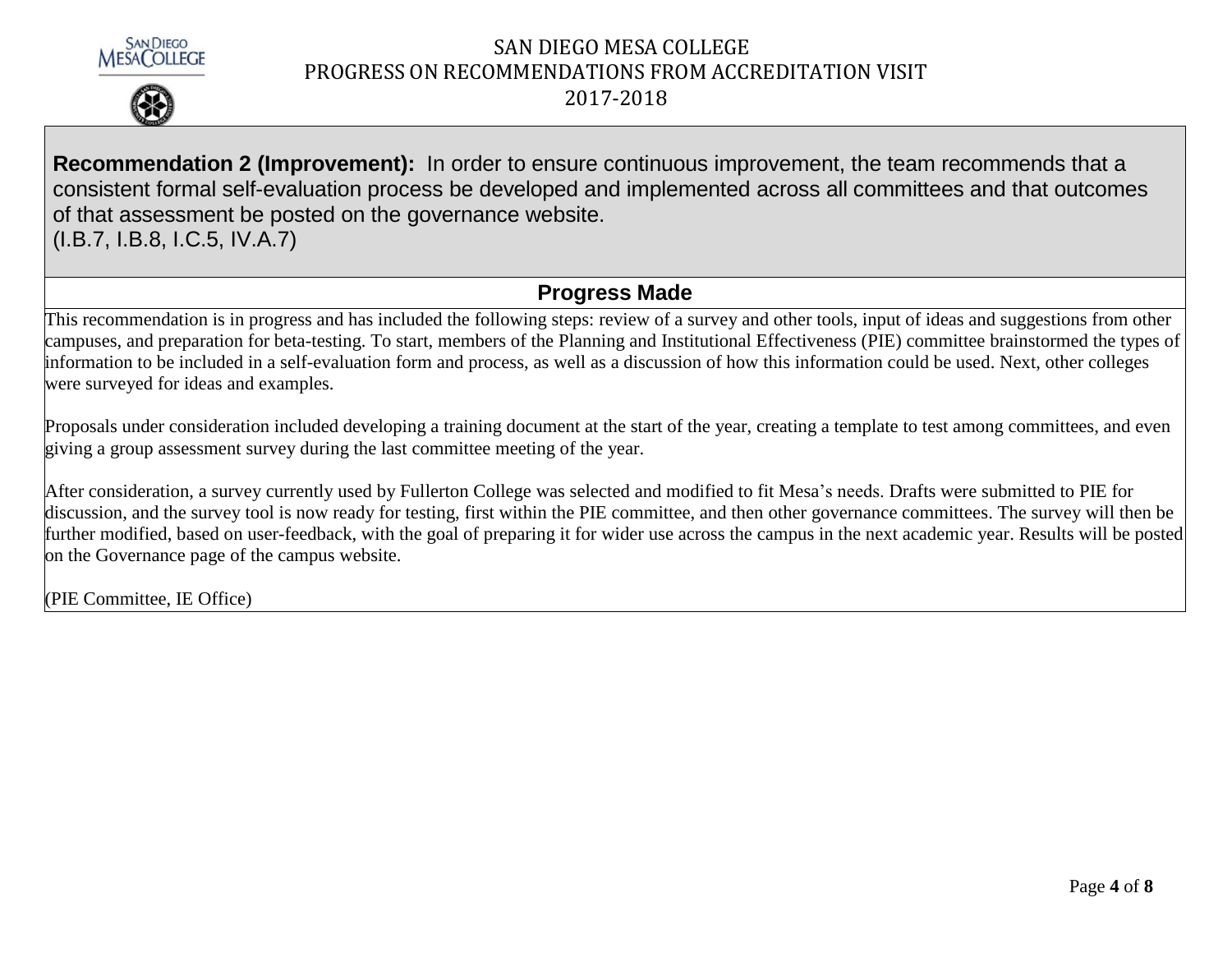



**Recommendation 3 (Improvement):** In order to ensure continuous improvement, the team recommends that the College has student learning outcome assessment data and analysis accessible to the public. (I.B.8, I.C.3)

#### **Progress Made**

Mesa College currently posts learning outcomes assessment data, which is part of our extensive Program Review, on the Mesa website in the Program Review section under Campus Governance. This portion of the website is accessible to the public, so assessment data and findings can be reviewed by our students and the community.

After reviewing other colleges, our Planning and Institutional Effectiveness (PIE) committee determined that there is not a uniform or systematic approach to supplying access to outcomes assessment data. Some colleges post the information in a forum that is separate from program review. Mesa's PIE committee found this to be problematic, as the information is taken out of context.

Once our review of Institutional Learning Outcomes (ILOs) is completed, we may also post all levels of outcomes in the same place on our Governance page, with links to program review. This will be revisited when the ILO portion of the review is completed.

(Committee on Outcomes & Assessment, IE Office, Program Review Committee)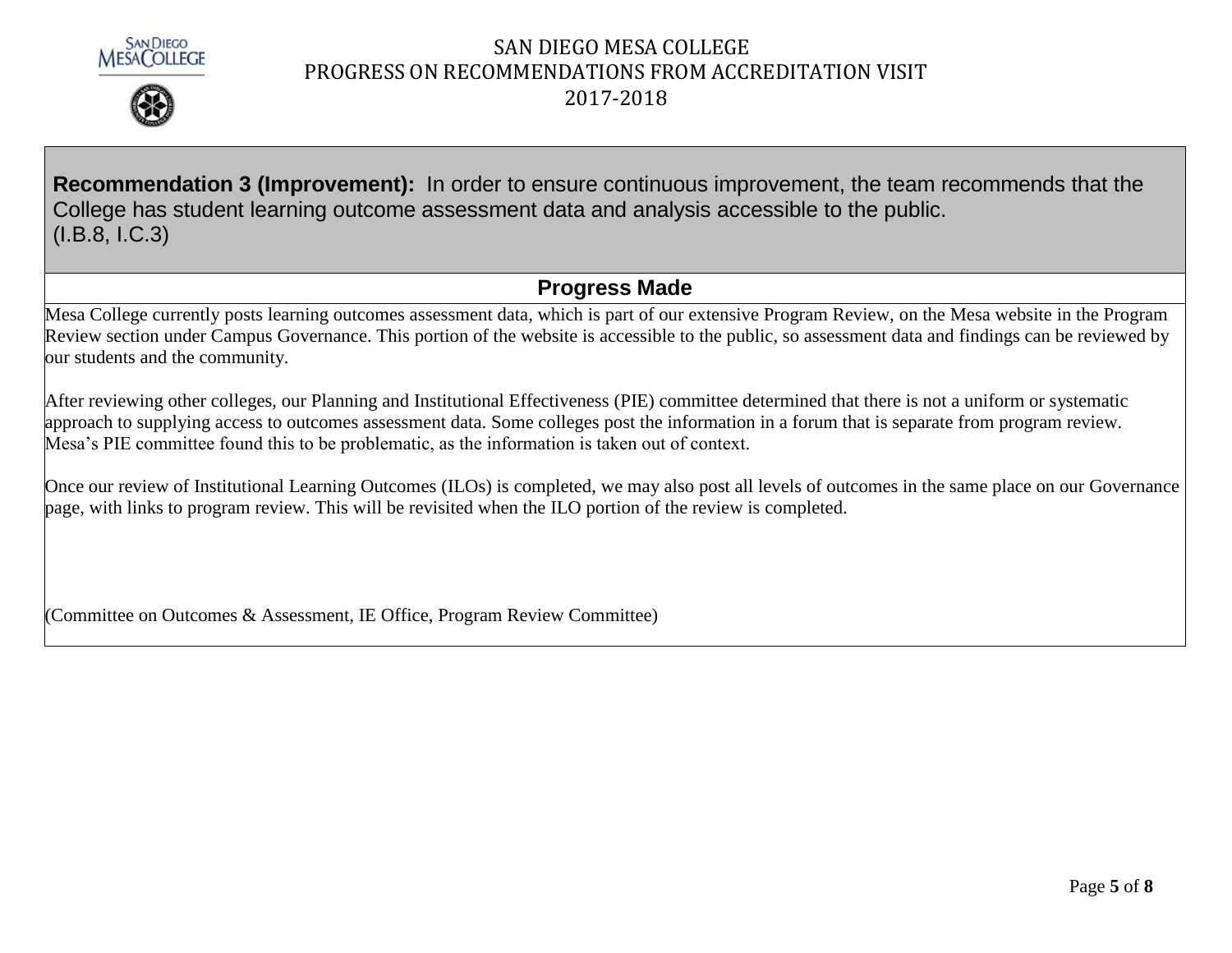



**Recommendation 4 (Improvement):** In order to improve facilities and educational planning, the team recommends that the District develop an updated comprehensive Facilities Master Plan to integrate with each campus's Educational Master Plan. The plan should be integrated with the College program review process and with the ongoing and routine facilities assessments done by the College and District Facilities to include scheduled equipment replacement. The Facilities Master Plan should align with and directly support the District Strategic Plan and the College's strategic plans. (III.B.2, III.B.3, III.B.4)

**Progress Made**

Progress on the Facilities Master Plan is being directed from the District Vice Chancellor's Office of Facilities Management, with input from Mesa's Executive Leadership Team. Mesa College has charged their Facilities Committee to coordinate with the District, and this committee will report back to the President's Cabinet.

Currently, the District has retained a consultant to assist with the development of the Facilities Master Plan, and meetings will take place between the consultant and Mesa's Facilities Committee during the spring semester 2018 with the goal of developing a timeline for implementing changes.

Mesa's Facilities Committee will work with the District to integrate the campus program review process, which includes recommendations for maintenance and equipment upgrades, into the Facilities Master Plan.

(Facilities Committee, District's Facilities Committee, District Vice Chancellor's Office of Facilities Management)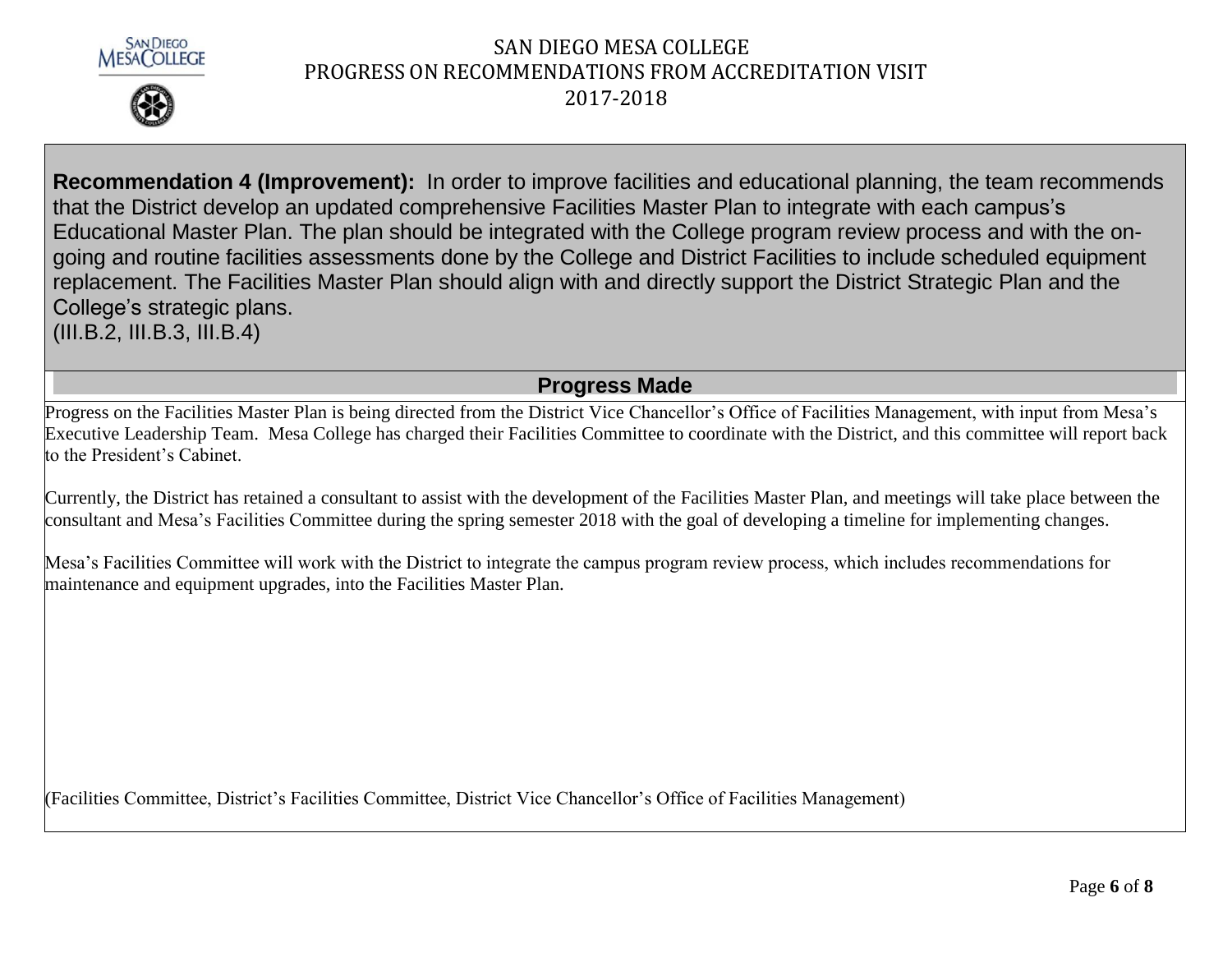



**Recommendation 5 (Improvement):** In order to ensure continuous improvement, the team recommends continued effective communication through the consistent development and dissemination of robust committee meeting minutes that include constituent dialogue and feedback and that these enhanced minutes will be posted on the governance website.

(IV.A.6)

### **Progress Made**

We continue to make progress with this recommendation. To ensure effective and consistent communication, we have developed a uniform template that is now available for committees to use. This template is located on the Governance webpage under Resources. Currently, the following governance committees are utilizing this template for agendas and meeting notes/minutes:

- Planning and Institutional Effectiveness (PIE)
- Committee on Outcomes and Assessment (COA)
- Program Review
- Student Services Council

Each of these committees posts its meeting notes/minutes upon approval. Additional templates that meet the needs of other committees are under development and will be added to our Resources section by the end of the spring 2018 semester.

Additionally, a governance sub-committee has been formed to assess how we can make the overall accreditation evaluation, improvement, and documentation process more streamlined across campus, with special focus on consistency and communication between governance and operational committees. The sub-committee would like to have a new process in place by fall 2018.

(PIE's Accreditation Sub-Committee, PIE)